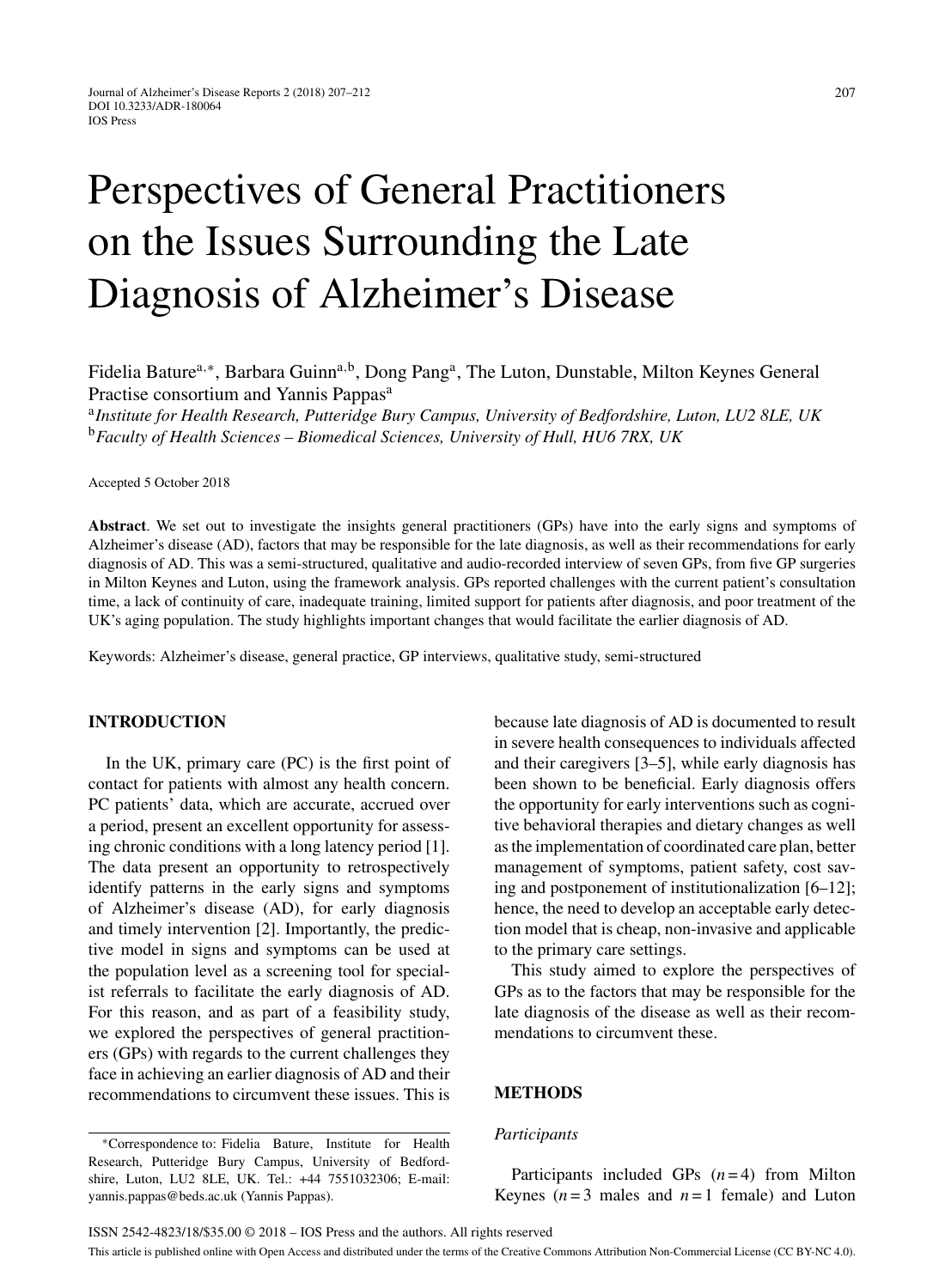$(n=3$  females) using a purposive sample. At the time of the study, participants had at least eight years post qualification each.

Even though the data are anonymized, consent was sought and approved by the participating GPs.

The study sought and acquired a favorable ethics opinion from the Office of the Research Ethics Committee, North of Scotland (16/NS/0034), the University of Bedfordshire Ethics Committee and the Health Research Authority. We have received informed consent from all participants before the commencement of the interviews.

## *Procedure*

The semi-structured interviews were conducted using an interview guide that was developed based on the relevant literature that emphasized the challenges of under-diagnosis and the need to increase the diagnostic rate as well as the inadequate definition of AD by a single domain [13, 14], including our own systematic review of the literature, which found out the lack of a clear pattern of the signs and symptoms and the general dearth in data on the patterns of presentation preceding the clinical diagnosis of the disease [15] and in consultation with clinical colleagues. The interviews lasted no longer than 30 minutes, and were digitally recorded and transcribed verbatim.

## *Data analysis*

The audio recorded interviews were analyzed using the framework approach. The transcripts were further checked for accuracy against the recording and reread several times line by line before sorting and transferring the data into Nvivo 11 for the analysis.

Participants' mean age was 51.8 years with a post-qualification mean age of 23.2 years as GPs. These practices are integrated primary health care that served between 7,000-30,000 patients, which are typical of England.

Participants were sent the summary of analysis and requested to comment; the responses were positive and none of the participants discredited nor disbelief the comments or summary.

## **RESULTS**

After interviews with six GPs, saturation was reached as all the responses were similar around the themes; a seventh interview was conducted, which was the same. The following themes emerged:

- Issues mitigating against the early diagnosis of AD;
- Recommendations for facilitating early diagnosis of AD in PC.

# *Issues militating against the early diagnosis of AD*

- In relation to issues militating against the early diagnosis of AD, six sub-themes emerged. These sub-themes include:
- Ten minutes appointment time
- Lack of continuity of care
- High turnover of staff and resources
- Lack of cooperation by patients
- Lack of proactive and moderate knowledge by GPs
- Issues of isolation in the aging population.

These subthemes are presented below individually.

## *Ten minutes consultation*

The ten minutes consultation time was seen by the GPs interviewed as a hindrance to identifying the early signs and symptoms of AD. This is mainly because in one consultation slot with the patient, the GP has to focus on one issue raised by the patient. This meant that the patient might need to visit their PC provider several times before the GP becomes aware that AD may be an underlying issue.

*Reference 3: Yeah, yeah, remember how the NHS works, a GP practitioner works ten minute appointments so I have ten minutes to see one patient for one problem, now so the way you diagnose is within the resources you have and a time limit you have; you might see the patient probably 6 or 7 times before you start thinking that this is a firm diagnosis of AD.*

## *Lack of continuity of care*

Other challenges included lack of continuity of care due to the current climate in the PC. The GPs related the high turnover of staff and the employment of the services of locums to the lack of continuity of care, as according to them, 'continuity of care brings a diagnosis'. Perhaps, recruiting more GPs or mental health nurses to undertake the screening of individuals and sustaining the continuity of care could enable the isolation of other presentations apart from memory loss.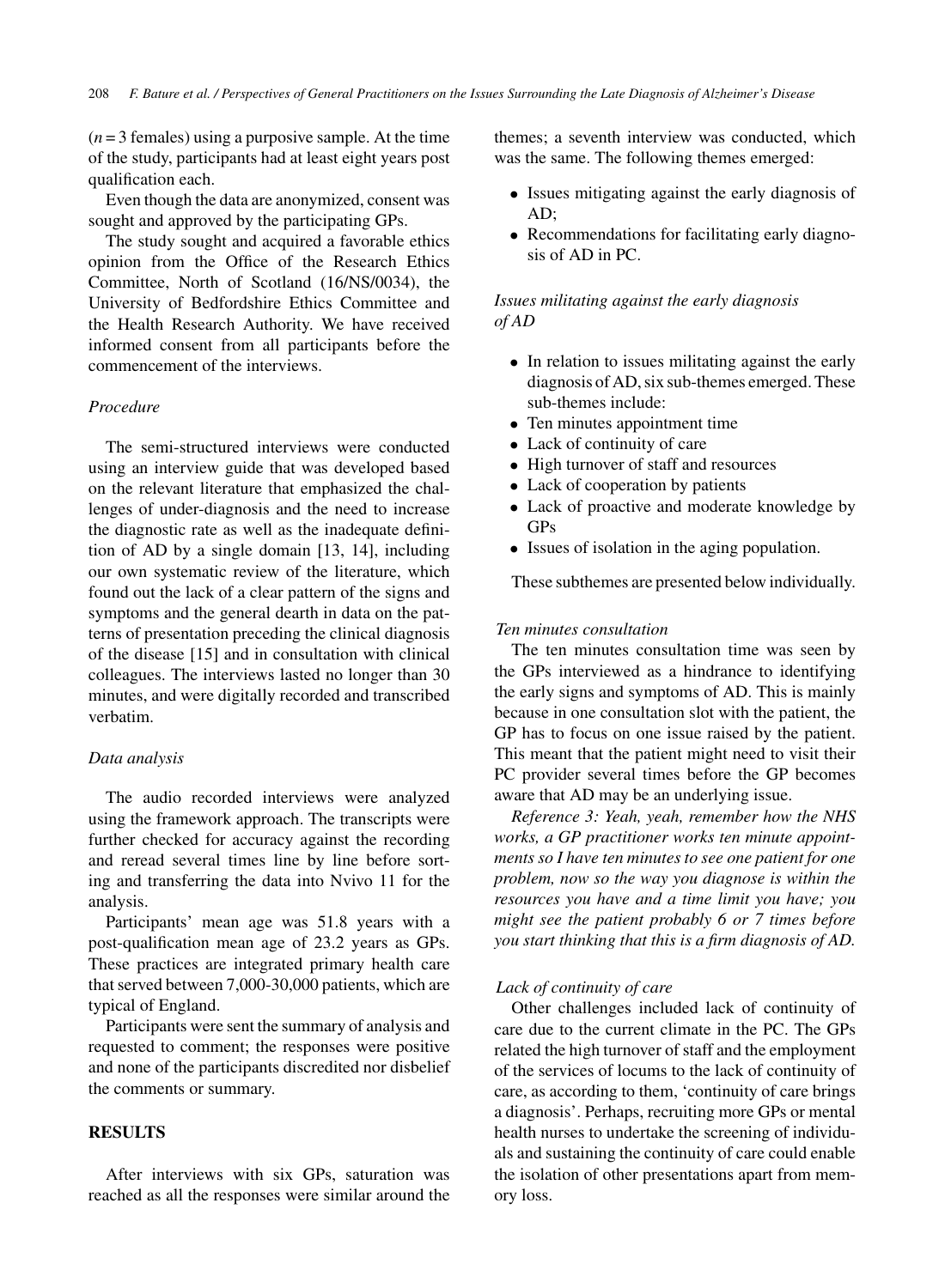*Reference 3:* '*But often these days in general practice, you never see the same doctor, you must see a locum so patients don't get continuity of care and continuity of care gives a diagnosis. Where continuity of care practices is not the way many GPs would like it; it becomes so much of concern about their memory; it will exacerbate any anxiety.*'

## *High turnover of staff and resources*

Participating GPs stressed that the high turnover of staff and limited diagnostic resources delayed their ability to engage fully with patients and negatively impacted on their ability to isolate the signs and symptoms early. The lack of resources meant that the issues of diversity in individuals, especially with language restrictions, were not considered in the early diagnosis of AD which may be a significant factor.

*Reference 1: There are other things in general practice now; you never see the same doctor you must see a locum company for the diagnosis.*

#### *Lack of cooperation by patient*

Still, on the issues that delay the early diagnosis of AD, participants reported the lack of cooperation by the patient themselves as a major issue.

*Reference 6:* '*I think sometimes patients themselves try and normalize the concerns. I have patients who have frequently come to me and say well everyone gets forgetful a bit as they get older and also relatives.*'

## *Lack of proactive and moderate knowledge by GPs*

Even though the participating GPs reported that they could successfully diagnose AD with memory complaints, they explained that the challenges are in part due to factors such as inadequate training of medical personnel towards the early diagnosis, as well as challenges of providing care for the patients after they are diagnosed with AD.

*Reference 4:* '*That's the issue, in the NHS, where is the support? What do I do when I make this diagnosis? Is there a consultant out there who is there enough of them to say I can see them or support them, or to introduce any therapy?*'

#### *Issues of isolation in the aging population*

The issue of social isolation of the elderly was seen as a hindrance to early detection of AD. The isolation of this group makes it challenging for them to be assessed by the GPs, especially without a family member that could bring the patients' attention to the GPs.

*Reference 6:* '*I think people who are more socially isolated* ... *may don't have family around or a lot of friends*... *they might not come to anybody else*'*s attention because they manage somehow to function.*'

## *Recommendations for facilitating early diagnosis of AD in PC*

Within the overall theme of the recommendations for facilitating early diagnosis of AD, participating GPs commented on A) availability of resources, B) services for the elderly, and C) enthusiasm for treating the elderly. These subthemes are discussed as follows:

## *A) Availability of resources*

*Reference 3: We do have a very ethnically diverse population; we have a lot of southern Indians and people from Bangladesh, who are* ... *certainly, have a higher risk of multi-infarct dementia. For some of those individuals again, the conventional testing isn*'*t that friendly* ... *so the six CIT test or the MMSE evaluation can be quite a challenge due to the language barrier.*

The extracts suggest that the NHS needs more human and material resources to help diagnose the disease earlier especially with a population that is racially diverse, such as is increasingly the case in the UK.

#### *B) Taking the services closer to the elderly*

The extract indicates the need to develop a system where those individuals who are 65 years and over are mentally assessed on an annual/regular basis possibly in their homes, as this was a strategy in other developed countries to isolate the disease and other chronic diseases early.

*Reference 1: Well, I think the main challenge is actually getting people to come to see us because a lot of people don*'*t. So there isn*'*t a mechanism in society at the moment to review people to get an assessment of their general health and their mental health. So in an ideal world, you have somebody who is dedicated to go and see every single person age 65 and over, once a year to do a mental health assessment and I mean everybody.*

## *C) Enthusiasm for treating the elderly*

With regards to the treatment of the aging population, some of the participants noted that there was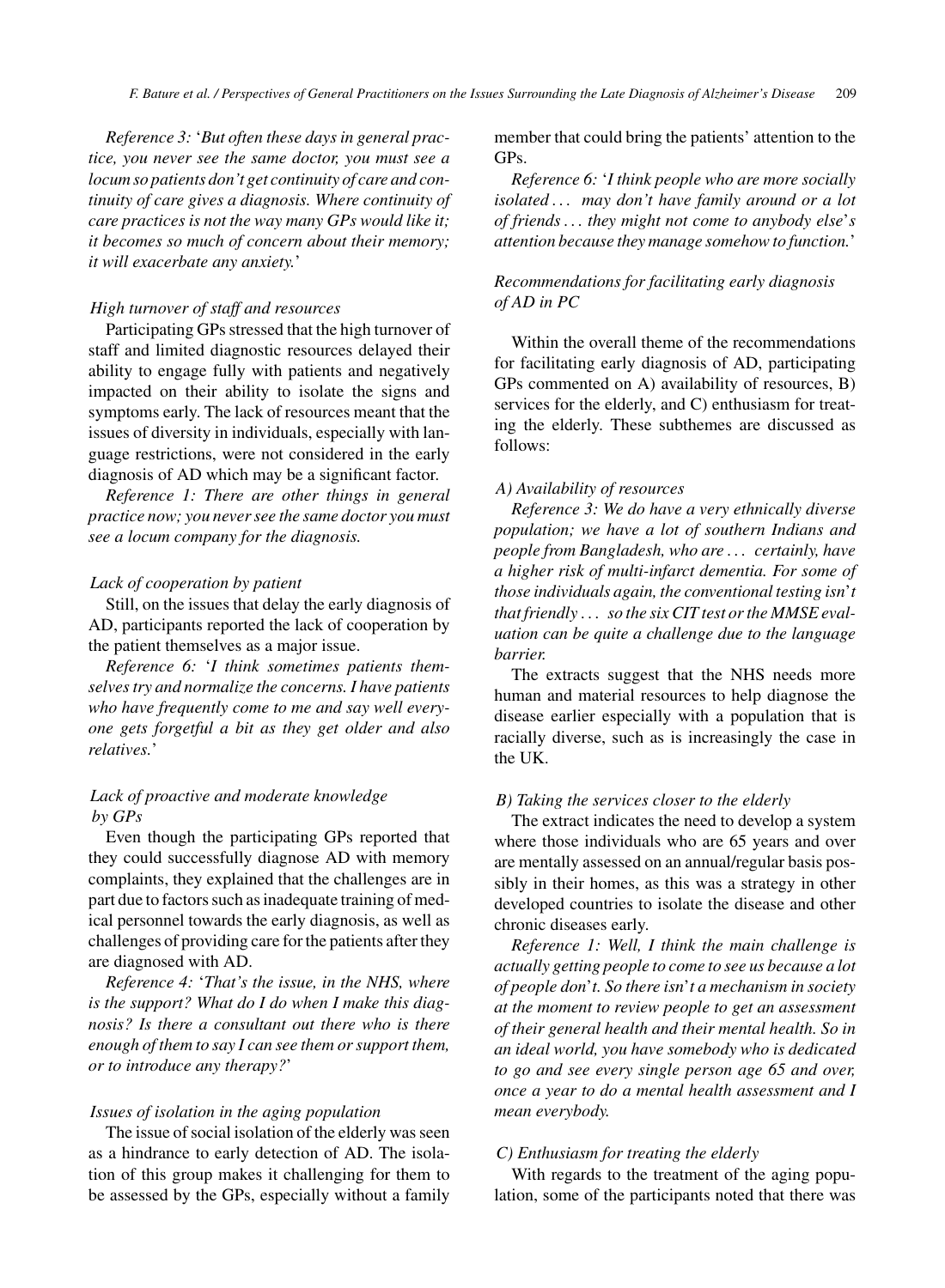a lack of enthusiasm from healthcare professionals in treating the elderly and that this was not the same when treating younger generations. The discrimination meant that their views were not treated equally as the younger generation.

*Reference 1: Well I think is very important, to me I think there is creeping ageism in our society and a lot of people now have very strong views about not treating people who get older with the same enthusiasm as you would treat young people; unless this is changed, we will continue to experience the same issues and even worse than what it is at present.*

## **DISCUSSION**

## *Summary*

This study is the first exploration of GPs' perceptions of early signs and symptoms of AD and examined issues surrounding the late diagnosis as well as recommendations against the delay in early diagnosis. The GPs interviewed have provided insights into the issues surrounding the early diagnosis of AD. The GPs being the primary care providers and the first point of contact for the patients serves as an important role in the early detection and the referral pathway for the diagnosis of the disease; the data present at the general practice enabled the identification issues surrounding the early identification of the signs and symptoms that might suggest screening strategies at the primary care to improve the prognosis of AD.

GPs characteristics play an important role in the diagnosis of AD, as confirmed by previous research [16]. Eligibility in this research, however, was based on their professional duties as GPs in the primary care setting; those who have had the responsibility of the diagnosis and management of AD patients within the last ten years, with responses similar around the themes. There was no distinction between the ages or gender of male or female participants, as the experience of managing AD individuals was the main inclusion criteria. Demographically, participants mean age was 51.7 years with a post qualification mean age of 23.2 years, which indicated that the GPs were qualified to comment on the issues, presented in this research and had the experience of managing AD.

The findings in this study identify the need for more professionals in the practice to support the limited current workforce as the participants mean age corroborates with recent findings that 54% of the GPs are above the age of 50 years with 82% likely to quit or reduce clinical work within five years [17]. Also, 10% of the GP positions are unfilled and this situation shows no sign of changing [18]. This is an indication that the open positions need to be filled in, while the aging professionals, who are working extra hard to save our primary health care will subsequently require additional hands as they retired [19].

The gold standard for diagnosing AD is the 'Advanced Testing' [20, 21] which is currently unavailable in PC. It was acknowledged by the GPs that signs and symptoms, which are essential for the early diagnosis, are sometimes overlooked due to the current limitation on consultation times. Studies [22–24] have demonstrated the challenges with the current consultation time, which has interfered with the effective delivery of healthcare. A valid instrument might lead to early detection in the PC and fewer referrals to the memory clinic.

Furthermore, the funding crisis has seen the NHS employing the services of locums to sustain the services of doctors and plug the gaps created by a high turnover of staff. However, the use of locums in the NHS [25] has contributed to the lack of continuity of care, flouting the need for an integrated care approach for those in need of healthcare services. Additionally, the NHS spends nearly 25 times as much on locum agency fees as they spend on recruiting doctors to permanent positions [26]. If the reverse was the case, perhaps, there would be less of a service gap, with adequate continuity of care for patients, and a subsequent early detection of AD.

Central to our study is the finding that memory loss is considered the primary indicator to initiate a diagnosis of AD. The result is supportive of the literature [20, 27–29] where memory loss was identified as the early sign of the disease. However, other symptoms including apathy and odor deficits, have been identified, which are superior to memory loss in discriminating individuals at the early stage of the disease [30, 31] and use of the PC data has enabled us to identify others symptoms previously not investigated in AD [2]. This could help initiate patterns as a predictive model for early detection to be used in the PC.

Findings of our interviews with GPs also provided insights into the needs for professionals to be trained in this area and corroborated the findings of other researchers [32–35] calling for more training in the PC. This is to ensure that GPs can manage multiple comorbidities simultaneously and provide high-quality health care to meet the public expectations and the standards set by the Care Quality Commission.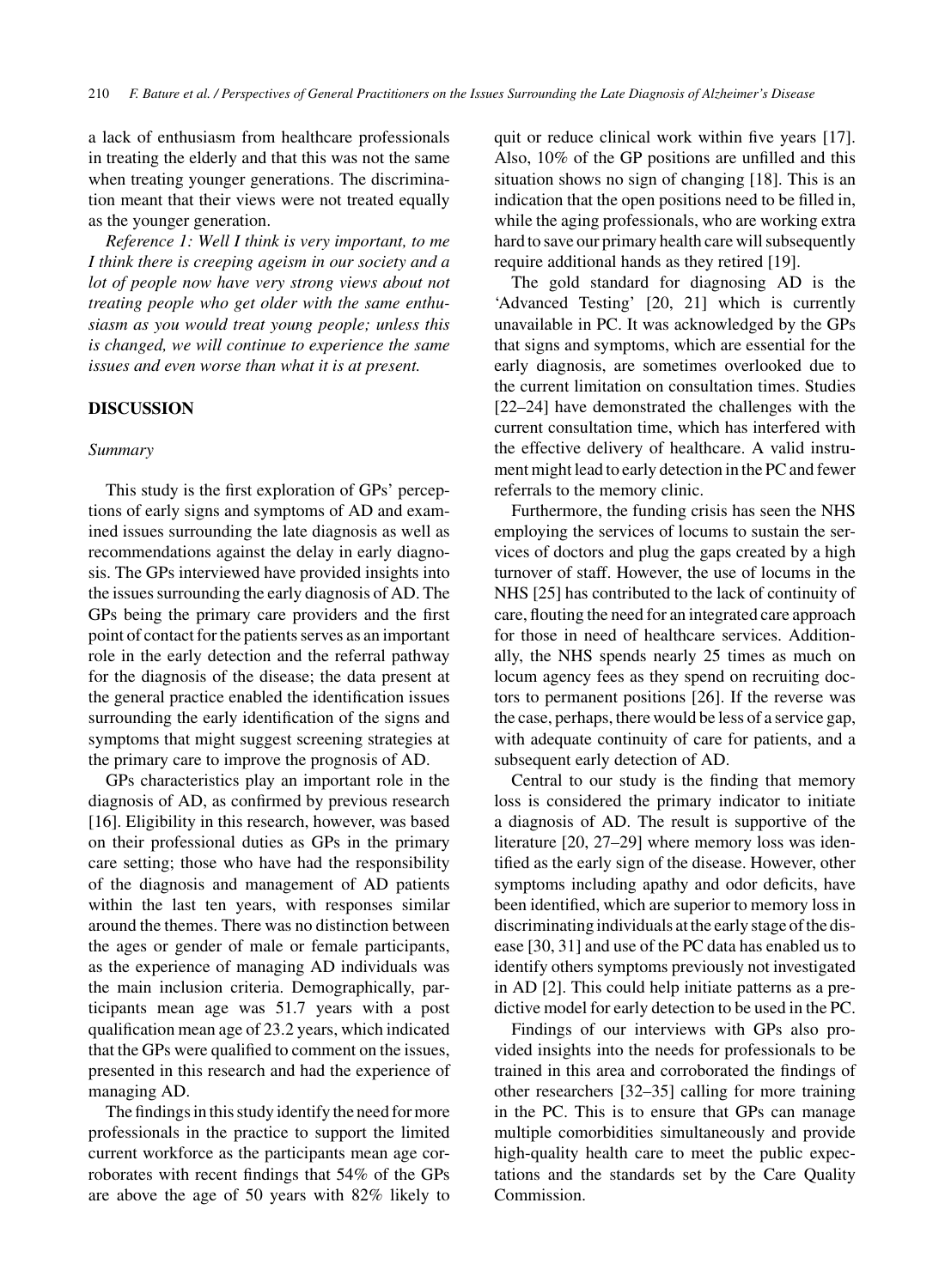The findings further demonstrate that the elderly population is not treated with the same enthusiasm as the younger generations by medical professionals. A recent report by [36] on medical professionals indicated a lack of sympathy by GPs toward the aged. Concern around this finding has led experts and policymakers to call for more training for medical students in geriatric medicine [37–39]. The call by the GPs for an annual check-up for those 65 years and above could also help diagnose AD earlier even though this could be impracticable in a system that is overstretched and likely not to withstand the analysis of evidence-based medicine. However, if the issues faced in the health care system are dealt with and a simple non-invasive predictive model developed, this could be practicable.

AD is a disease that was initially associated with ageism due to the high prevalence in the elderly population; however, it is a known that the disease also affects the young, in a less frequent but often more dramatic way [40]; it is pertinent to provide patientcentered care irrespective of age.

#### *Strengths and limitation*

To the best of our knowledge, this is the first study that provides a summary of the perceptions of GPs regarding the constraints of ten minute consultation times, the inability to provide continuity of care and lack of training as the main contributors to late diagnosis of AD.

A limitation of the study is that the interviews were held with a relatively small group of GPs and that their views cannot necessarily be generalized. Although the responses from most of the participants were broadly similar, the restriction of participants to only two CCGs may reflect perspectives within a narrow geography rather than at national level.

# **ACKNOWLEDGMENTS**

The Luton, Dunstable and Milton Keynes General Practise consortium helped with the data for this publication and includes Drs. Arnold Berger, Mokshad Kansagra, and Kulsoom Ali of Fishermead Medical Centre, Buckinghamshire, MK6 2ER; Dr. Manoj Sekharan of Milton Keynes Village Practice, Buckinghamshire, MK10 9BQ; Dr. Christiane Woloniecki of Woodland Avenue Practice, Bedfordshire, LU3 1RW; Dr. Emma Chakravarty of Leagrave Surgery, Bedfordshire, LU4 9QZ; and Dr. Anthea Robinson, Moakes Medical Centre, Bedfordshire, LU3 3SR.

The research received no specific grant from any funding agency in public, commercial or not for profit sectors.

## **CONFLICT OF INTEREST**

The authors have no conflict of interest to report.

## **REFERENCES**

- [1] Williams T, Van Staa T, Puri S, Eaton S (2012) Recent advances in the utility and use of the General Practice Research Database as an example of a UK Primary Care Data resource. *Ther Adv Drug Saf* **3**, 89-99.
- [2] Bature F, Pang D, Pappas Y, Guinn B (2018) Retrospective medical record review of patients with Alzheimer's disease in the 10-years prior to a clinical diagnosis: A nested casecontrol study of signs and symptoms preceding the diagnosis of Alzheimer's disease. *Curr Alzheimers Res* **15**, 723-730.
- [3] Duthie A, Chew D, Soiza RL (2011) Non-psychiatric comorbidity associated with Alzheimer's disease. *QJM* **104**, 913-20.
- [4] Chiao C, Wu H, Hsiao C (2015) Caregiver burden for informal caregivers of patients with dementia: A systematic review. *Int Nurs Rev* **62**, 340-350.
- [5] Dodel R, Belger M, Reed C, Wimo A, Jones RW, Happich M, Argimon JM, Bruno G, Vellas B, Haro JM (2015) Determinants of societal costs in Alzheimer's disease: GERAS study baseline results. *Alzheimers Dement* **11**, 933-945.
- [6] Dubois B, Padovani A, Scheltens P, Rossi A, Dell'Agnello G (2016) Timely diagnosis for Alzheimer's disease: a literature review on benefits and challenges. *J Alzheimers Dis* **49**, 617–631.
- [7] Aguirre E, Woods RT, Spector A, Orrell M (2013) Cognitive stimulation for dementia: a systematic review of the evidence of effectiveness from randomised controlled trials. *Ageing Res Rev* **12**, 253-262.
- [8] Farina N, Rusted J, Naji T (2014) The effect of exercise interventions on cognitive outcome in Alzheimer's disease: a systematic review. *Int Psychogeriatr* **26**, 9-18.
- [9] Groot C, Hooghiemstra AM, Raijmakers PG, Van Berckel BN, Scheltens P, Scherder EJ, Van der Flier WM, Ossenkoppele R (2016) The effect of physical activity on cognitive function in patients with dementia: a meta-analysis of randomized control trials. *Ageing Res Rev* **1**, 13-23.
- [10] Woods B, Aguirre E, Spector AE, Orrell M (2012) Cognitive stimulation to improve cognitive functioning in people with dementia. *Cochrane Database Syst Rev* (2), CD005562.
- [11] Abraha I, Rimland JM, Trotta FM, Dell'Aquila G, Cruz-Jentoft A, Petrovic M, Gudmundsson A, Soiza R, O'Mahony D, Guaita A, Cherubini A (2017) Systematic review of systematic reviews of non-pharmacological interventions to treat behavioural disturbances in older patients with dementia. The SENATOR-OnTop series*. BMJ Open* **7**, e012759.
- [12] Graham WV, Bonito-Oliva A and Sakmar TP (2017) Update on Alzheimer's disease therapy and prevention strategies. *Ann Rev Med* **68**, 413-430.
- [13] Health and Social Care Information Center (HSCIC) (2014) Quality Outcomes Framework (QOF) Recorded Dementia Diagnoses Provisional 2013/14 data. http://www.hscic.gov.uk/catalogue/PUB14624/qual-